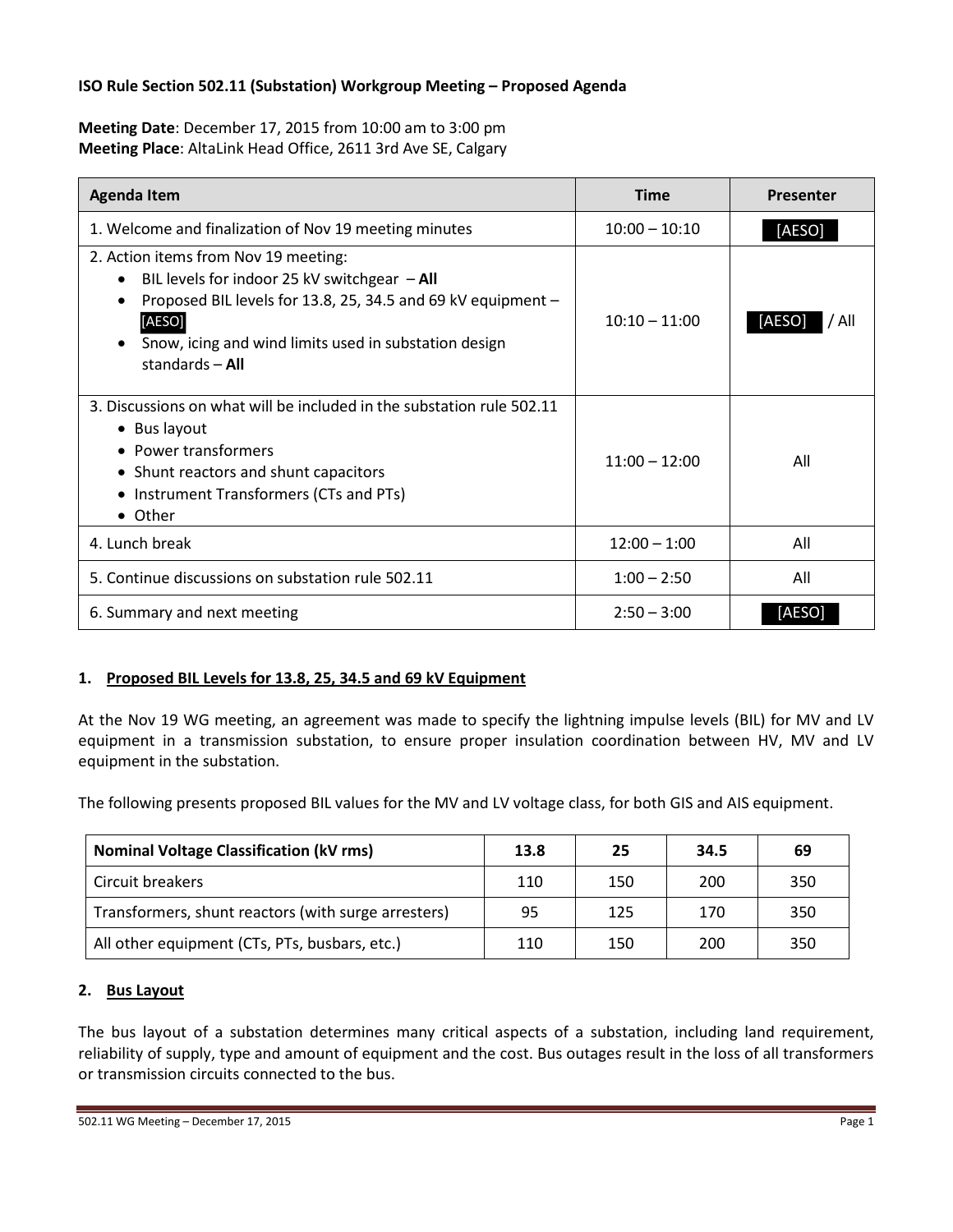A good bus lay out should

- support and promote safety and reliability of supply
- provide maximum maintenance and operating flexibility and
- be cost effective for current needs and future expansions

Before talking in detail about the allowable bus configurations, we need to craft out the design guideline or criteria for bus design. The following can be something to start with (note that "**element**" refers to a generator, transformer, circuit breaker, bus section, or transmission line. An element may be comprised of one or more components).

For all substations:

- Bus layout will be such that it minimizes line crossings
- A tie breaker must be installed if there are three or more line terminations
- A faulted **element** must not result in the loss of two or more of other **elements**
- No additional **elements** be taken out of service to accommodate the maintenance of an **element**
- Only power transformers can be connected directly to a bus
- Lines connecting to the same remote substation cannot be terminated to the same diameter. Power transformers within a substation cannot be terminated to the same diameter.
- No terminal components will be the limiting factor for the rating of the **transmission facilities** connected
- When constructing an incomplete breaker-and-half or breaker-and-third diameter, disconnect switches be installed so as to minimize outage time during the installation of the remaining breakers
- A ring configuration is acceptable with up to six (6) breakers. A ring bus with more than six breakers is acceptable only if there are two or more transformer terminations within the substation
- A disconnect switch at the line side is required on each transmission line, power transformer and generator connection to the substation

| Component                                         | 138/144 kV | 240/260 kV | 500 kV |
|---------------------------------------------------|------------|------------|--------|
| Main Bus <sup>1</sup>                             | 1200       | 2000       | 4500   |
| Cross Bus <sup>2</sup>                            | 600        | 2000       | 4000   |
| Feeder <sup>3</sup> or Line terminal <sup>4</sup> | 600        | 2000       | 3000   |

• Should we specify the minimum bus ampacity values such as shown in the following table:

- <sup>1</sup> Main bus includes all sections of a ring bus scheme, or each bus section of a simple bus, a breaker-andhalf or a breaker-and-third scheme.
- $2^2$  Cross bus includes diameter sections of breaker-and-half or breaker-and-third schemes.
- $3$  Feeder includes all equipment from the connection at the low voltage bus to the riser pole.
- Line terminal includes all equipment and conductor from the transmission line to the line breakers.

For Type 1 substations – additional to above requirements:

- Each **element** must be separated by at least one circuit breaker
- A failed line or transformer breaker or a bus section fault does not result in the loss of another bus section
- A faulted **element** must not result in the loss of any other **element** or **elements**
- A ring configuration is acceptable with up to six breakers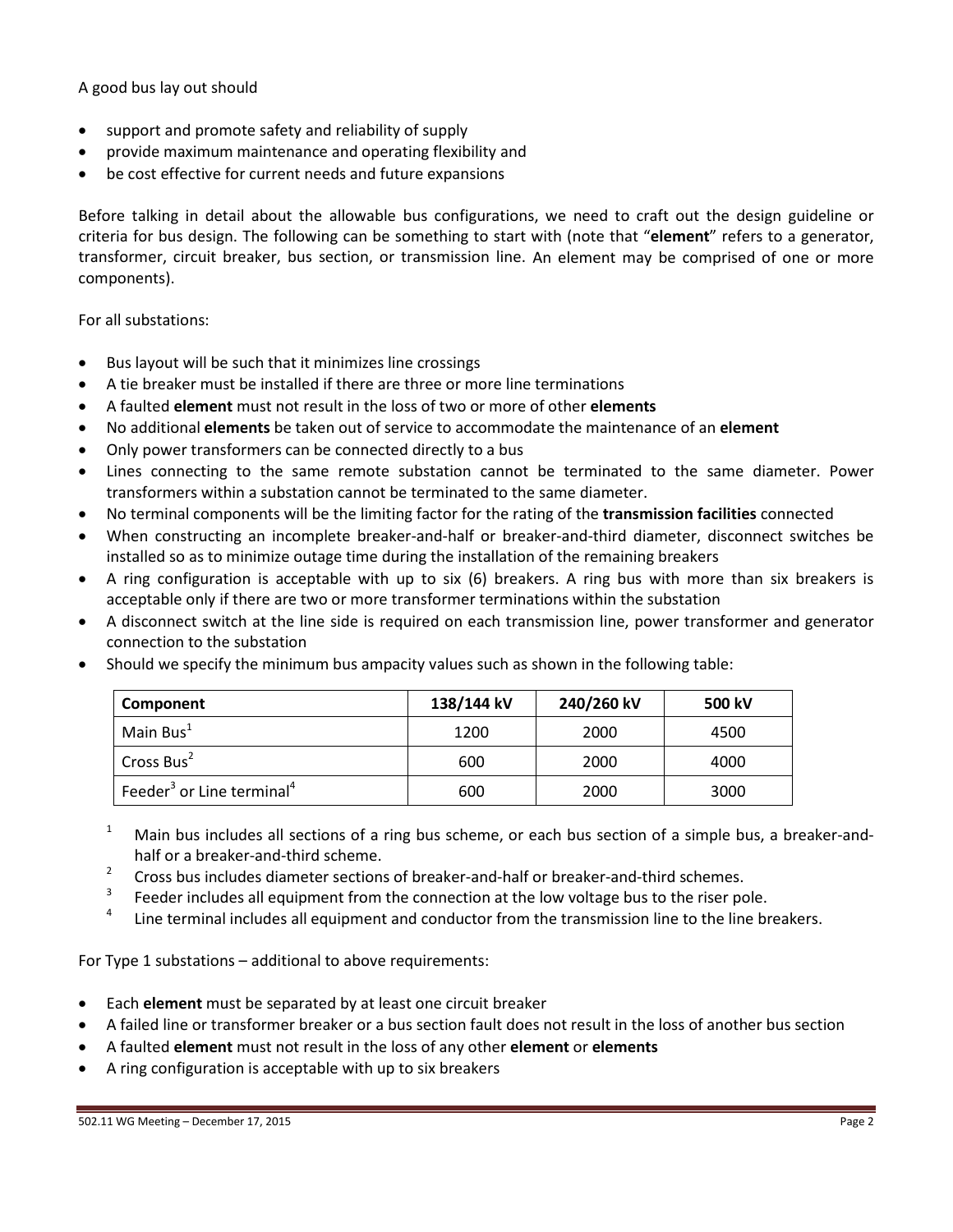- If all three voltage levels (500/240/138 kV) exist, breakers shall be installed between adjacent buses of different voltages
- Extendibility or expandability where a Type 1 substation is initially designed with a simple bus or ring bus, but is ultimately a breaker-and-half (or breaker-and-third) or ring bus. We need to require that the initial layout be such that it can be converted into other layout with minimal incremental cost and minimal disruption
- In ring bus design, the substation shall be physically and electrically designed so that lines are not terminated in positions that will ultimately evolve into buses. Transformers, however, are permissible to terminate in these positions
- The AESO must provide in its functional spec document the ultimate substation configuration including the number of terminations, voltage compensation devices, and bus ampacity. However, in the absence of ultimate layout, the initial design must be such that at least one extra diameter is built in the initial design

# **Questions**

General

- Under what condition do we allow double-breaker, breaker-and-half, breaker-and-third and ring-bus configurations?
- Should breaker-and-half be disallowed for 138 kV connections?
- Should we require that circuits ending at the same remote substation cannot be in the same diameter?
- Should we require a breaker on the HV side of a power transformer in a simple bus layout?
- Do we have any special requirements for GIS substations (such as grounding switch)?

## Ampacity requirement:

- Under what condition do we require rigid bus vs. flexible bus?
- Ampacity determination should we determine the ampacity of bus and breakers based on "one breaker plus one bus section out"?
- Breaker ampacity how do we determine the overloading capability of a breaker?
- Breaker short-circuit interruption rating should we build a margin into the breaker's short circuit interruption rating?

## Expandability

• Bus expandability – How do we enforce expandability in substations to ensure easy and cost effective expansion from a simple bus to a more complex configuration?

## **3. Power transformers**

Power transformers are often the most expensive equipment in a typical substation. The average life span of a power transformer is 25-35 years in normal operation. From a substation rule perspective, the rules around power transformers must be such that they promote reliable operation of the system, and prolong the life of the transformers to support a cost effective system.

The following points will be discussed:

- All transformers should be designed for an in service operating life that is comparable to other electrical apparatus in the same substation
- Single phase vs. three phase Should we require single phase transformers for circumstances such as
	- The GSU units at very large base load power plants (>800 MW or other values)
	- 500/240 kV autotransformers with >800 MVA (or other value)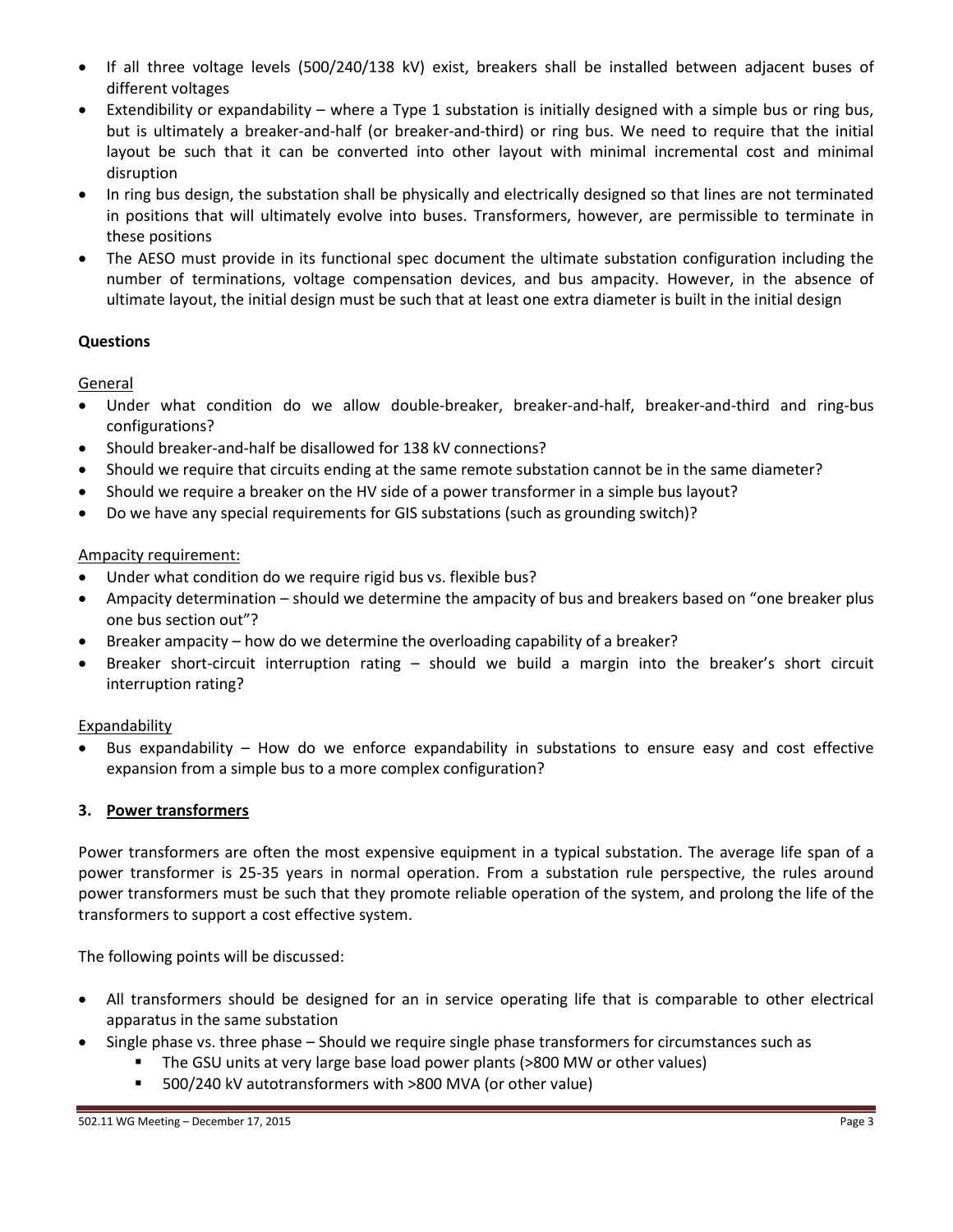- Over Voltage Protection
	- All power transformer terminals shall be equipped with surge arresters with adequate protective margins
	- All surge arresters should be installed as close as possible to the transformer bushings
- Transformer rating and cooling
	- Should we specify how transformers rating is determined for normal condition?
	- Should we specify overloading capability for large power transformers (like >1000 MVA)? The AESO has been specifying 30-minutes and 3.5-hours overloading capability for large transformers with >1,000 MVA
	- **Should we require 55°C rise (instead of 55/65°C or 65°C) for certain sized transformers?**
	- Should we require FCBN for all 240/138 and 500/240 kV autotransformers?
- Tap changer
	- Should we require OLTC on any power transformers (except GSUs and 500 kV transformers)?
	- Should we preclude the use of DETC for certain transformers?
	- Should we require LTC be always placed at the primary winding (or the wye winding)?
	- Range should we require minimum number of steps and the range, or power factor range?
- Transformer impedance and losses
	- Should we require a transformer loss study be conducted for all 500 kV or other voltage level transformers?
	- **Should we specify a range of impedance?**
	- Should we require that no-load loss, load loss and auxiliary loss must be all considered when conducting loss studies?
	- Should we mention IEEE Standard C57.120 as the transformer loss evaluation method?
- Short circuit withstand
	- Should we specify that "transformers shall withstand, without damage, the mechanical and thermal stresses by external faults"
	- Should we specify 2 seconds short circuit duration?
- Parallel operation
	- Under what conditions do we allow parallel operation of transformers in a substation?
- Geomagnetical disturbance and geomagnetically induced current
	- Do we need any special requirements for geomagnetical disturbance?
- Any other points by WG members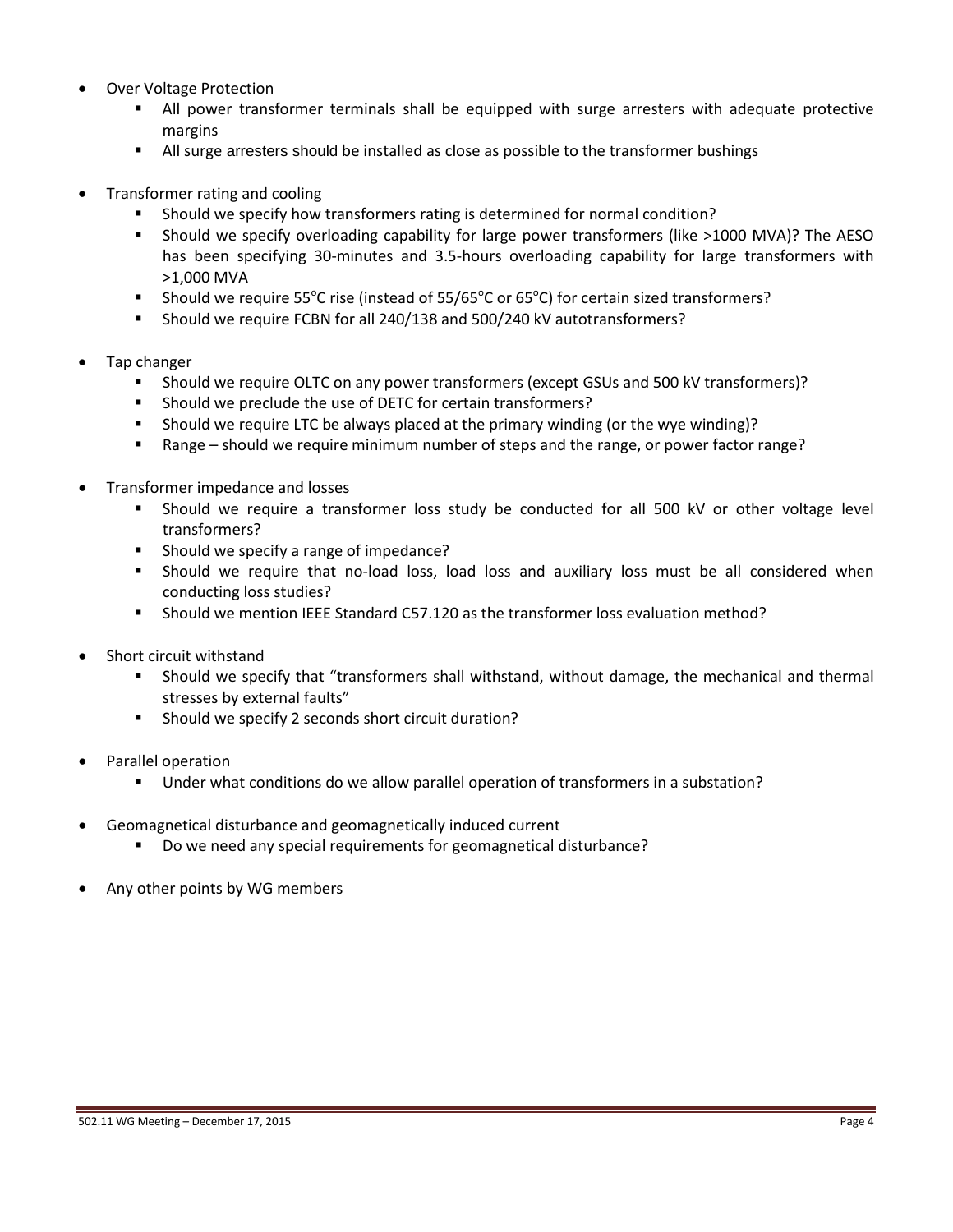

Double-breakers Breaker-and-half Breaker-and-third

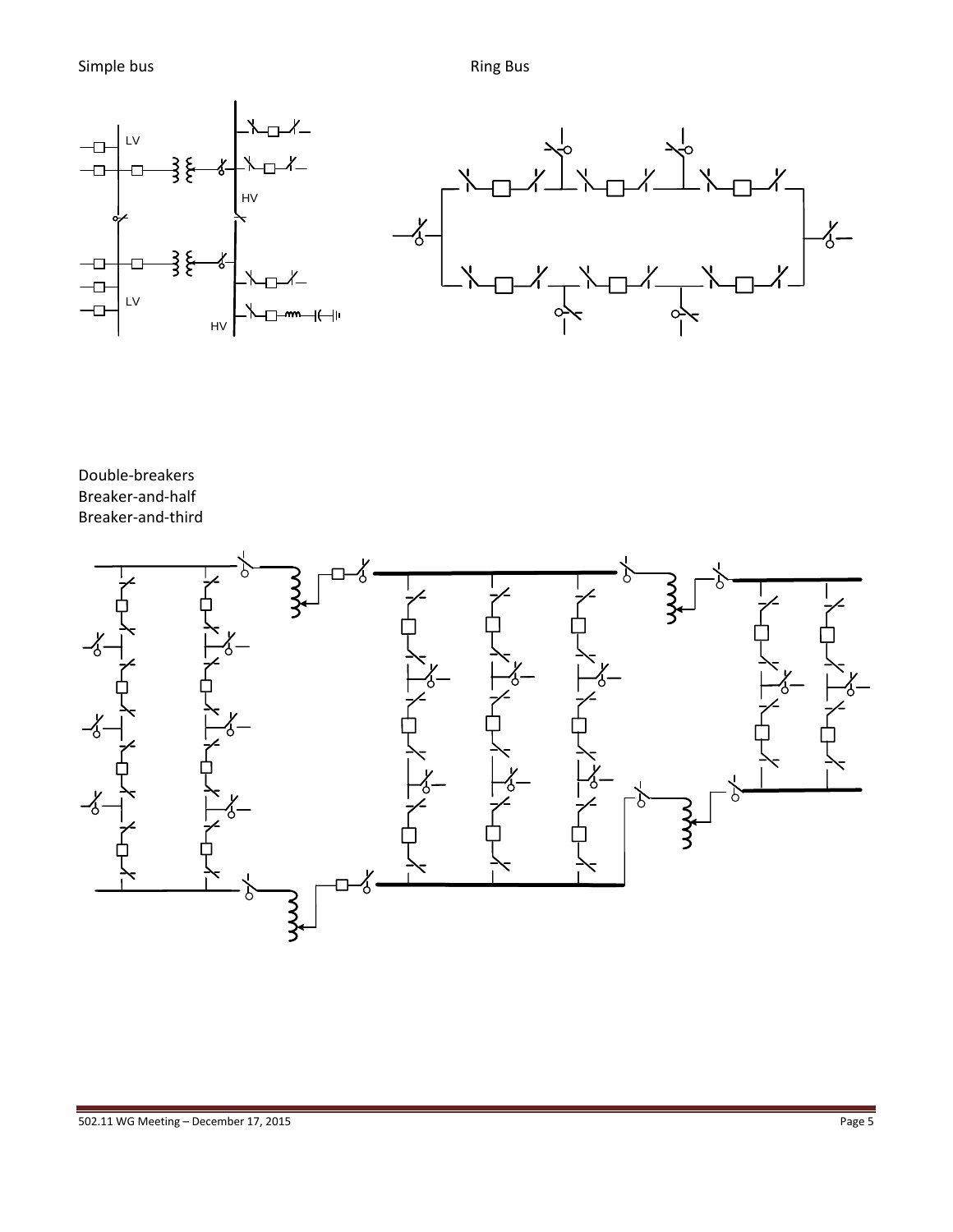### **4. Shunt Reactors and Shunt Capacitors**

The following are proposed to be discussed. WG members may have additional points.

### Shunt capacitor bank

- Under what condition do we require a shunt capacitor to be connected to a diameter between buses?
- Shunt capacitor banks must be solidly grounded with the neutral grounded at a single point
- For multiple parallel capacitor banks which are switched back-to-back, each bank shall have a circuit breaker
- H-coupled capacitor banks must have unbalance protection, both alarm and trip function
- Should we require that a TRV study be done for each project having capacitor bank(s) to determine the use of series reactors or other schemes (such as pre-insertion resistors) to limit the switching transient overvoltage and resonance?
- Any other points from WG members

### Shunt reactor bank

- For line connected shunt reactors Should we prescribe minimum compensation level?
- Should we limit the construction types of reactors to either gapped core type or magnetically shielded air core having fixed impedance?
- Should we require reactor to have constant impedance up to, say, 1.5 times the rated voltage?
- Under what condition do we require a shunt reactor to be connected to a bus or a tertiary winding?
- For line connected shunt reactors Auto reclosing of a transmission line with line shunt reactors is prohibited unless it can be assured that the fault is in the line section
- For line connected shunt reactors Shunt reactors must be either solidly grounded or grounded through a neutral reactor
- For line connected shunt reactors Under what condition do we require a four legged reactor (if not four legged reactor, a separate neutral reactor)?
- For tertiary winding connected reactors There must be a circuit breaker connected
- Any other points from WG members

### **5. Instrument Transformers**

Do we have any other technical requirements than the ones already specified in the current 502.3 rule as follows?

## **ISO Rule 502.3 – Interconnected Electric System Protection Requirements**

### **Instrument Transformers**

9(1) The **legal owner** of a **generating unit**, the **legal owner** of an **aggregated generating facility** and the **legal owner** of a **transmission facility** must ensure the facility uses protection class voltage and current transformers.

(2) Each **protection system** must have separate current cores and utilize separate secondary voltage transformer windings.

## **Voltage Transformers**

10(1) Voltage transformers for a facility must be wire wound, capacitive or optical voltage transformers, and any other form of transformer is prohibited.

(2) For two hundred and forty (240) kV or higher voltage facilities, **protection system** devices that require voltage transformer inputs to provide protection functions must be connected to voltage transformers that are directly connected to the protected element.

(3) For one hundred and forty four (144) kV or lower voltage facilities that utilize simple bus design, the use of common bus voltage transformers is acceptable.